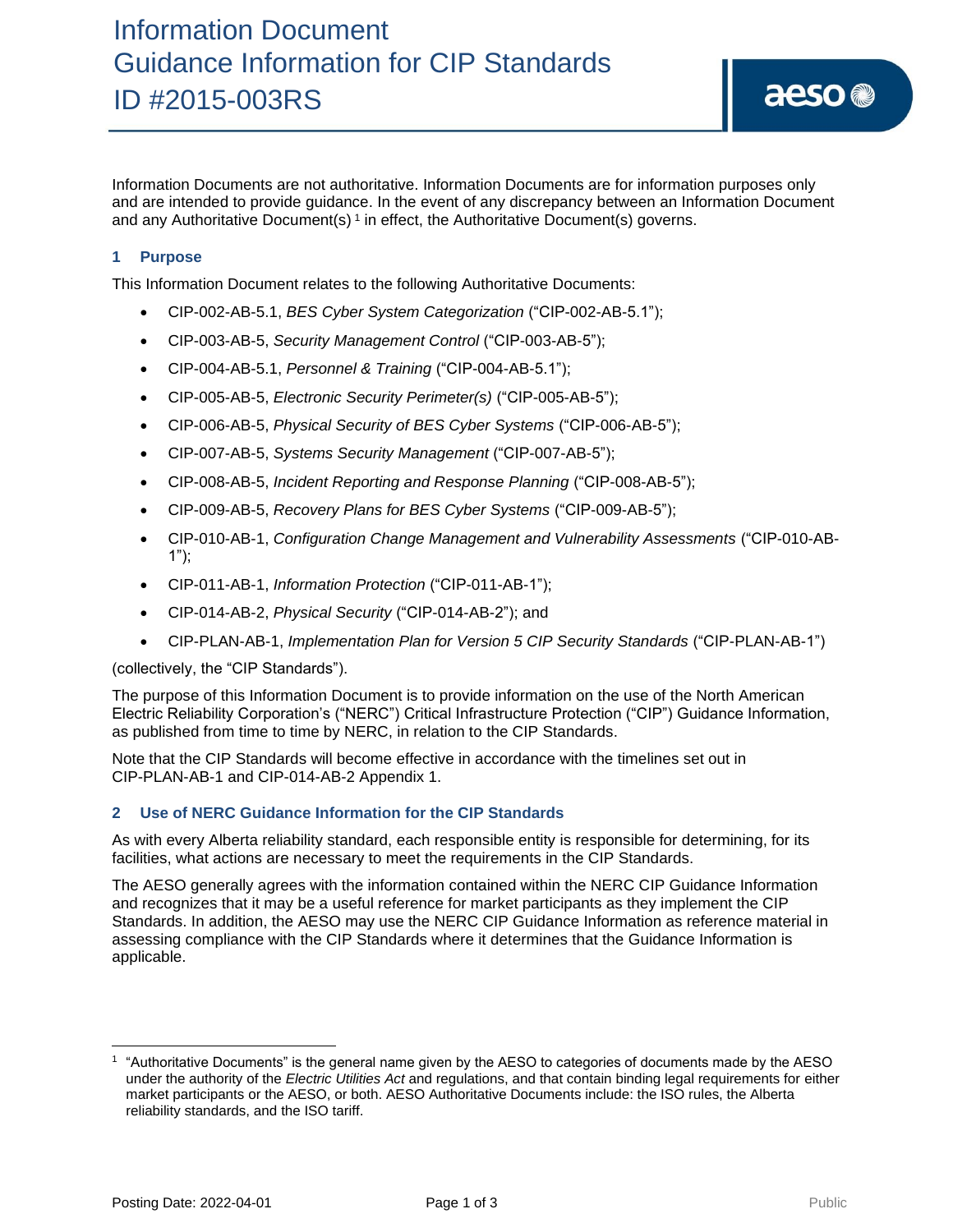

### **3 Clarification Regarding Industrial Complexes**

#### **3.1 Generating Unit that is part of an Industrial Complex**

Subsection 4.2.2.3.1. of the CIP Standards refers to a generating unit that is:

"directly connected to the **bulk electric system** and has a **maximum authorized real power** rating greater than 18 MW unless the **generating unit** is part of an industrial complex;"

For clarity, the wording "unless the generating unit is part of an industrial complex" is intended to indicate that, if the generating unit is part of an industrial complex, the only applicable subsection is 4.2.2.3.3. In other words, if the generating unit is part of an industrial complex, then the CIP Standards apply if the industrial complex has supply transmission service greater than 67.5 MW, unless the generating unit is a contracted blackstart resource, in which case subsection 4.2.2.3.4. is applicable to that generating unit.

#### **3.2 Generating Unit that is within a Power Plant that is part of an Industrial Complex**

Subsection 4.2.2.3.2.3. of the CIP Standards refers to a generating unit that:

"has a combined **maximum authorized real power** rating greater than 67.5 MW unless the power plant is part of an industrial complex;"

For clarity, the wording "unless the power plant is part of an industrial complex" is intended to indicate that, if the generating unit is within a power plant that is part of an industrial complex, the only applicable subsection is 4.2.2.3.3. In other words, if the generating unit is within a power plant that is part of an industrial complex, then the CIP Standards apply if the industrial complex has supply transmission service greater than 67.5 MW, unless the generating unit is a contracted blackstart resource, in which case subsection 4.2.2.3.4. is applicable to that generating unit.

### **3.3 Aggregated Generating Facility that is part of an Industrial Complex**

Subsection 4.2.2.4.1. of the CIP Standards refers to an aggregated generating facility that is:

"directly connected to the **bulk electric system** and has a **maximum authorized real power** rating greater than 67.5 MW unless the **aggregated generating facility** is part of an industrial complex;"

For clarity, the wording "unless the aggregated generating facility is part of an industrial complex" is intended to indicate that, if the aggregated generating facility is part of an industrial complex, the only available subsection is 4.2.2.4.2. In other words, if the aggregated generating facility is part of an industrial complex, then the CIP Standards apply if the industrial complex has supply transmission service greater than 67.5 MW, unless the aggregated generating facility is a contracted blackstart resource, in which case subsection 4.2.2.4.3. is applicable to that aggregated generating facility.

#### **4 Clarification Regarding Applicability**

For clarity, the wording "the **operator** of a **generating unit** and the **operator** of an **aggregated generating facility**;" in subsection 4.1.3. of the CIP Standards is intended to indicate that the operator of a generating unit and the operator of an aggregated generating facility are each considered to be a "Responsible Entity".

For clarity, the wording "the **legal owner** of a **generating unit** and the **legal owner** of an **aggregated generating facility**;" in subsection 4.1.4. of the CIP Standards is intended to indicate that the legal owner of a generating unit and the legal owner of an aggregated generating facility are each considered to be a "Responsible Entity".